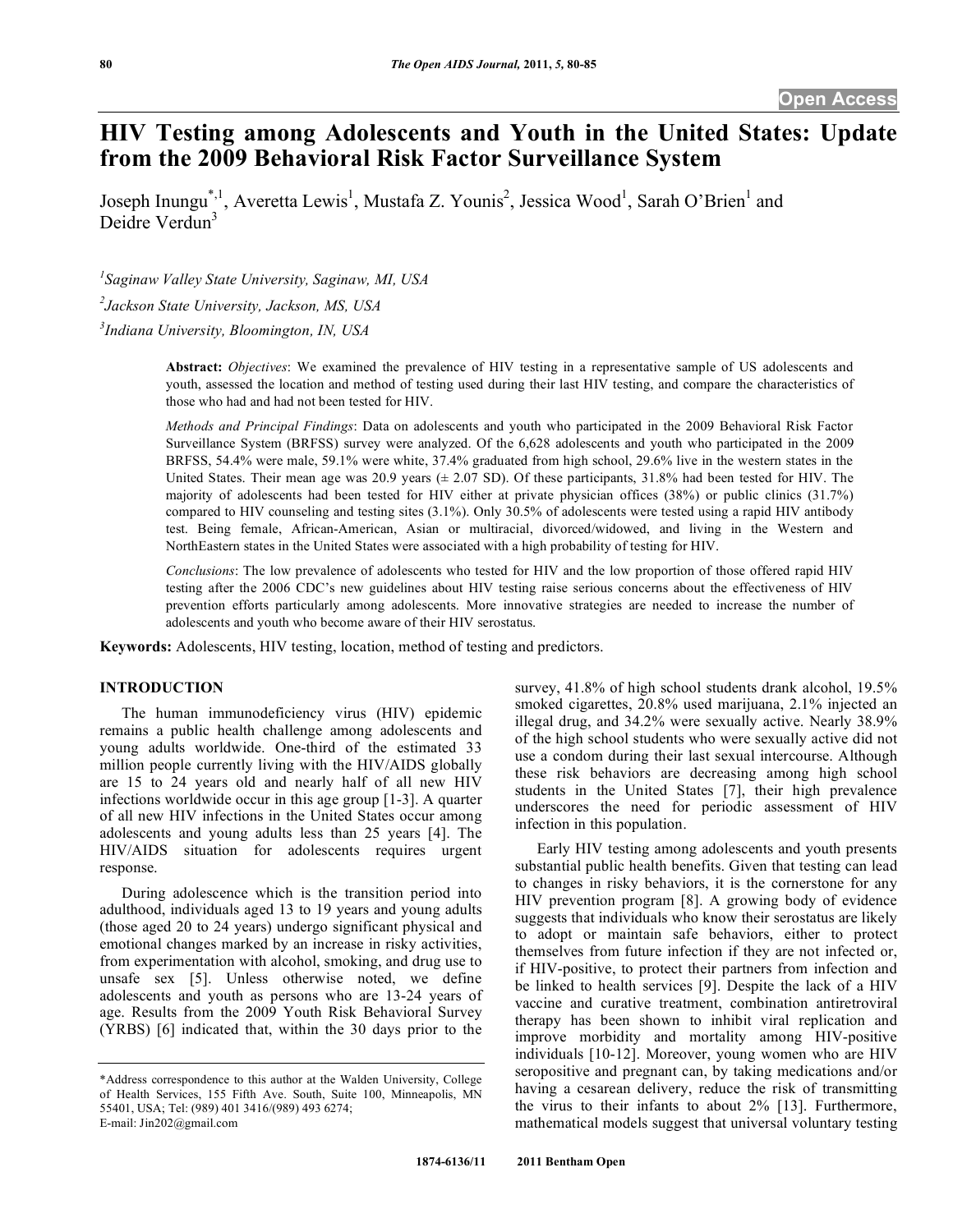coupled with wide-scale early antiretroviral therapy could halt the spread of the HIV epidemic in a community [14, 15].

 To increase the number of adolescents who test for HIV, the CDC recommended that HIV testing becomes a routine part of medical care for all patients between the ages of 13 and 64, and advised that pre-test counseling and separate written consent for HIV testing no longer be required [16, 17]. Three years after the publication of these new HIV guidelines, we undertook this study to examine the prevalence of adolescents who had been tested for HIV in 2009, examine the location and method of testing used during their last HIV test, and compare the characteristics of those who had and had not been tested for HIV. A better understanding of factors associated with HIV testing in this age group may inform the development of effective strategies to improve HIV testing in this population.

## **METHOD**

#### **Data**

 Data from the 2009 Behavioral Risk Factor Surveillance System (BRFSS) survey were analyzed. The BRFSS is a federally funded cross-sectional telephone survey of the United States non-institutionalized civilian population aged 18 years and older. The BRFSS is conducted annually to track health-risk behaviors, clinical preventive practices, and health care access and use, primarily related to chronic diseases and injury. Methodology and validation of this cross-sectional survey are described in detail elsewhere [18]. Briefly, a disproportionate stratified sampling was used to increase the efficiency of telephone number screenings, while maintaining a valid probability sample of households with telephones. Sampling and interviewing were conducted during 2 weeks of every month throughout 2009. Within each household, one person aged 18 years or older was selected at random to be interviewed. Computer-assisted telephone interviews included standardized questions on demographic characteristics, health status, health care use, health habits, selected chronic conditions, and receipt of screening services. The median response rate among participating states was 34.93%.

# **Study Variables**

 *Dependent variable.* The self- reported HIV-testing was our outcome of interest. Participants in the 2009 BRFSS survey were asked, "Have you ever been tested for HIV?" Do not count tests you may have had as part of a blood donation. Include testing fluid from your mouth, those who answered "Yes" were asked "Where did you have your last HIV test- at a private doctor or HMO, at a counseling and testing site, at a hospital, at a clinic, in a jail or prison, at a drug treatment facility, at home, or somewhere else? They were also asked to provide the month and year of their last HIV test if any. About the HIV test they ever had, they were asked "Was it a rapid test where you could get results within a couple of hours?"

 *The independent variables.* The independent variables consisted of the following socio-demographic characteristics including sex, race, education, marital status, medical coverage (yes/no), employment status (yes/no), and the region of residence. The BRFSS defined response categories for the socio-demographic variables.

#### **Statistical Analysis**

 Participants who had been tested for HIV and those who had not were compared with regard to demographic characteristics. We used the chi-square test of independence to examine if the difference was statistically significant. Factors which were significant in bivariate analysis were entered into a multivariable logistic model to examine how each variable was independently associated with the outcome of interest after controlling for the other variables. The level of significance was set at 0.05. We used WesVar 4.2 (Westat, Inc, Bethesda, MD) to account for the complexity of the survey.

## **RESULTS**

 Of the 6,628 adolescents who participated in the 2009 BRFSS, 54.4% were male (n=3090), 59.1% were white  $(n=3,888)$ , 37.4%  $(n=2,469)$  graduated from high school, and 29.6% (n=1858) live in the Western states of the United States. Their mean age was  $20.9$  years ( $\pm 2.07$  SD).

 Of these adolescents and youth, 31.8% had ever been tested for HIV  $(n=2,106)$ , not counting tests done when donating blood. Of these participants, only 613 (29%) had their last HIV test in 2009. Regarding the location of the last HIV test, the majority of adolescents who had been tested accessed HIV testing at private physician offices (38%), public clinics (31.7%), or hospitals (15.6%) compared to 3.4% who were tested at HIV counseling and testing sites. With regard to the method of HIV testing used, only 30.5% of adolescents reported being tested with a rapid HIV antibody test.

 Adolescents who had and those who had not been tested for HIV were compared with regards to selected sociodemographic characteristics (Table **1**). Except for the education level and age at the time of the interview, the two groups differed with regard to all socio-demographic characteristics studied. The prevalence of HIV testing was higher among female (42.8%) than male (25.8%) adolescents. A high percentage of African-American adolescents (62.8%) had ever been tested for HIV compared to White (27.8%) or Hispanic (42.1%) adolescents. The prevalence of HIV testing was higher among those who were single (64.3%) compared with those who were married (30.2%) or divorced/widowed (50.9%). With regard to the region of residence, the prevalence of HIV testing was higher among adolescents living in the South (43.3%) and Northeast (37.6.0%) compared to those from the Midwest or West (29.8%). A high proportion of participants who were out of work (44.2%) or did not have medical coverage (38.5%) reported to have been tested for HIV.

 The multivariate logistic regression model showing the independent association between each variable with the outcome of interest after controlling for the other independent variables is shown in Table **2**. Female participants were significantly more likely than male participants to have tested for HIV (OR=1.79; 95% Confidence Interval (CI) 1.59 - 2.03). African American adolescents (OR: 3.08; CI: 2.14- 4.56), those who were multiracial (OR: 3.29; 95% CI: 2.19- 5.41) or from other racial background (such as Asian) (OR: 1.65; 95% CI: 1.16-2.56) were significantly more likely to have been tested for HIV compared to Caucasian adole-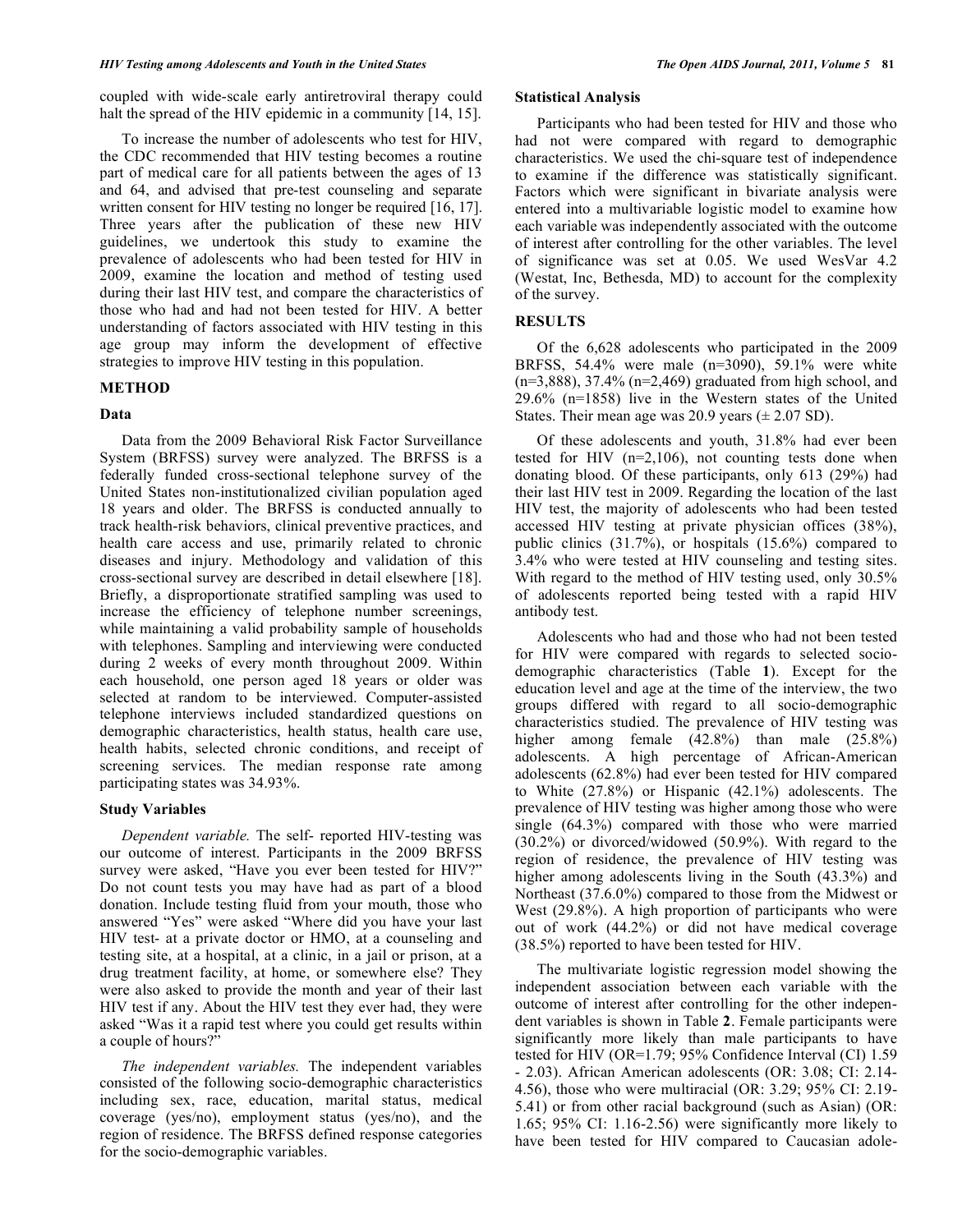| Table 1. | Sociodemographic Characteristics of Adolescent Participants in the Behavioral Risk Factor Surveillance System, 2009, by |
|----------|-------------------------------------------------------------------------------------------------------------------------|
|          | <b>History of Testing for HIV</b>                                                                                       |

|                                 |                       | Had Ever been Tested for HIV |                     |         |
|---------------------------------|-----------------------|------------------------------|---------------------|---------|
| <b>Variables</b>                | ${\bf N}$             | Yes<br>$\mathbf{O}_0$        | No<br>$\frac{0}{0}$ | p       |
| <b>Sex</b>                      |                       |                              |                     |         |
| Male                            | 2832                  | 25.8                         | 74.2                | < 0.01  |
| Female                          | 3216                  | 42.8                         | 57.2                |         |
| Race                            |                       |                              |                     |         |
| White                           | 3585                  | 27.8                         | 72.2                | < 0.01  |
| African American                | 721                   | 62.8                         | 37.2                |         |
| Hispanic                        | 1034                  | 42.1                         | 57.9                |         |
| Others                          | 422                   | 24.2                         | 75.8                |         |
| Multiracial                     | 240                   | 42.1                         | 57.9                |         |
| Age (mean in years)             | 21.6<br>$(sd := 1.9)$ | 20.5<br>$(st: \pm 2.1)$      |                     |         |
| <b>Education Level</b>          |                       |                              |                     |         |
| Graduated from college          | 890                   | 34.9                         | 65.1                | .25     |
| Attended college                | 2162                  | 33.9                         | 66.1                |         |
| Graduated from high school      | 2223                  | 34.7                         | 65.3                |         |
| Did not graduate from high sch. | 766                   | 37.9                         | 62.1                |         |
| <b>Marital Status</b>           |                       |                              |                     |         |
| Married/Unmarried couple        | 4768                  | 30.2                         | 69.8                | $<0.01$ |
| Divorced/Widowed                | 1161                  | 50.9                         | 49.1                |         |
| Never married                   | 98                    | 64.3                         | 35.7                |         |
| <b>Medical Coverage</b>         |                       |                              |                     |         |
| Yes                             | 4433                  | 34.2                         | 65.8                | < 0.01  |
| No                              | 1498                  | 38.5                         | 61.5                |         |
| Employment                      |                       |                              |                     |         |
| Employed                        | 3142                  | 37.5                         | 62.5                | < 0.01  |
| Students                        | 1867                  | 25.3                         | 74.7                |         |
| Unable to work/Out of work      | 1011                  | 44.2                         | 55.8                |         |
| <b>Region</b>                   |                       |                              |                     |         |
| Northeast                       | 1456                  | 27.3                         | 24.5                | < 0.01  |
| Midwest                         | 1157                  | 17.2                         | 21.9                |         |
| West                            | 1690                  | 25.0                         | 32.0                |         |
| South                           | 1412                  | 30.5                         | 21.6                |         |
|                                 |                       |                              |                     |         |

scents. However, Caucasian adolescents were more likely to have been tested compared to Hispanic adolescents.

 Compared to adolescents and youth with at least a high school level of education, those with no level of education or did not graduate from high school (OR: .1.37, 95% CI: 1.13 - 1.65) were more likely to have been tested for HIV, the difference was statistically significant.

 Adolescents who were divorced or widowed (OR: 2.52; 95% CI: 1.60 - 3.97) were almost 3 times more likely to have been tested for HIV than those who were married; whereas those who were single (never married) (OR: 1.51; 95% CI: .95 - 2.40) were slightly more likely to have tested for HIV than those who were married, but the difference was not statistically significant.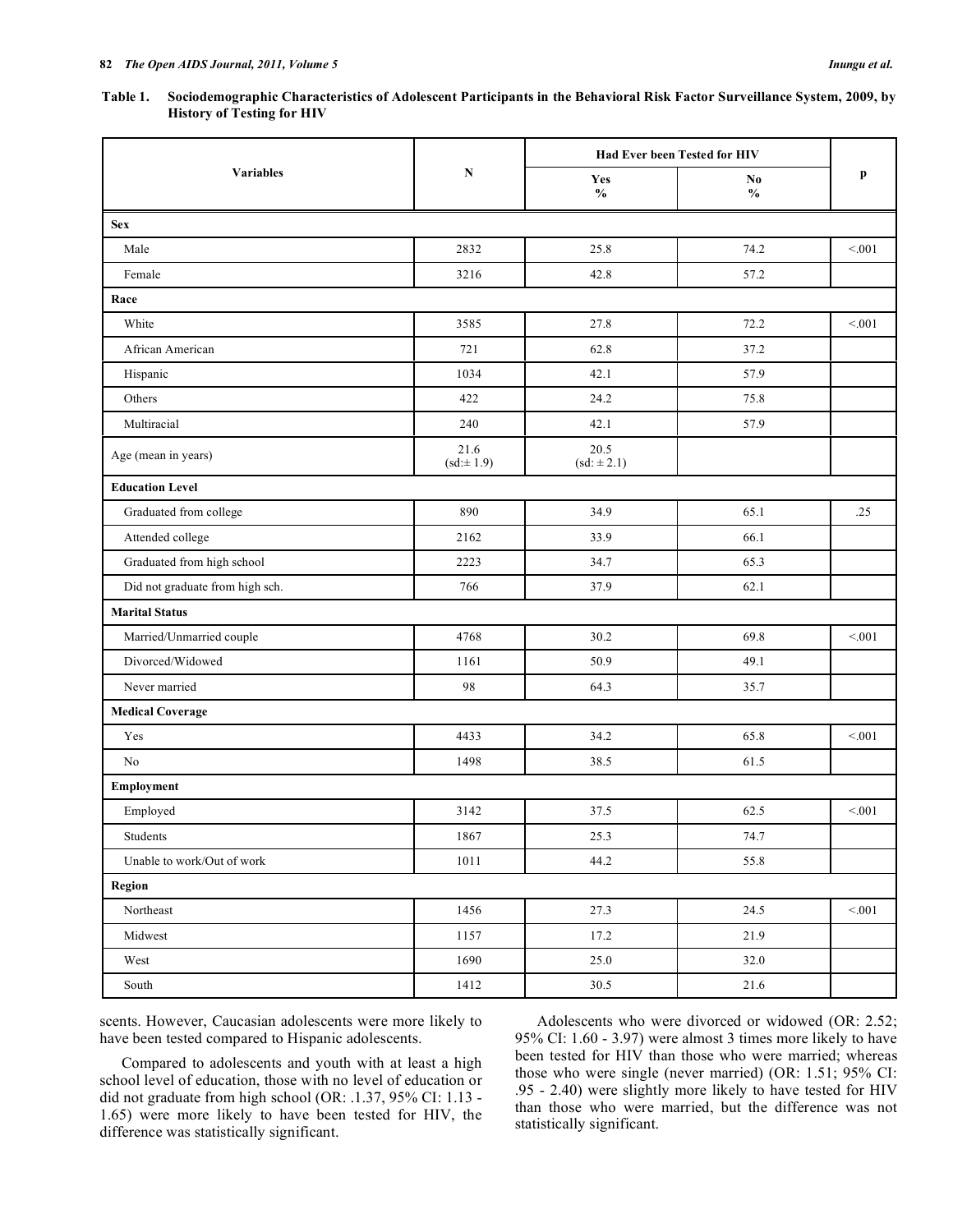#### *HIV Testing among Adolescents and Youth in the United States The Open AIDS Journal, 2011, Volume 5* **83**

 Adolescent who were not employed (OR:1.78; 95% CI: 1.47 - 2.15) and students (OR=1.45, 95% CI: 1.23 - 1.73) were significantly more likely to have been tested for HIV than those who were employed. Those who did not have medical coverage (OR:1.02; 95% CI: .89 - 1.18) were slightly more likely to have been tested for HIV than those who had medical coverage, but the difference was not statistically significant

| Table 2. | <b>Multivariable Model of Predictors of HIV Testing in</b> |                                                |  |  |  |  |
|----------|------------------------------------------------------------|------------------------------------------------|--|--|--|--|
|          |                                                            | Adolescent Participants in the Behavioral Risk |  |  |  |  |
|          | <b>Factor Surveillance System, 2009</b>                    |                                                |  |  |  |  |

| <b>Variables</b>                                  | <b>OR</b>    | 95% CI        | p value |  |  |
|---------------------------------------------------|--------------|---------------|---------|--|--|
| <b>Sex</b>                                        |              |               |         |  |  |
| Male                                              |              | 1             |         |  |  |
| Female                                            | 1.79         | $1.58 - 2.03$ | < 0.01  |  |  |
| Race                                              |              |               |         |  |  |
| White                                             | $\mathbf{1}$ |               |         |  |  |
| African American                                  | .08          | $2.14 - 4.56$ | < 001   |  |  |
| Hispanic                                          | .66          | $.44 - .98$   | .05     |  |  |
| Others                                            | 1.65         | $1.16 - 2.56$ | < 0.01  |  |  |
| Multiracial                                       | 3.23         | $2.19 - 5.41$ | < 0.01  |  |  |
| Age                                               | 0.78         | $.75 - .81$   | < .001  |  |  |
| <b>Education Level</b>                            |              |               |         |  |  |
| High school+                                      | 1            |               |         |  |  |
| No education or<br>Did not graduate from high sch | 1.37         | $1.13 - 1.65$ | < 0.01  |  |  |
| <b>Marital Status</b>                             |              |               |         |  |  |
| Married/Unmarried couple                          | 1            |               |         |  |  |
| Divorced/Widowed                                  | 2.52         | $1.60 - 3.97$ | < 0.01  |  |  |
| Never married                                     | 1.51         | $.98 - 2.46$  | .05     |  |  |
| Employed                                          |              |               |         |  |  |
| Employed                                          | 1            |               |         |  |  |
| Students                                          | 1.45         | $1.23 - 1.72$ | < 001   |  |  |
| Out of work                                       | 1.78         | $1.47 - 2.15$ | < 001   |  |  |
| <b>Medical Coverage</b>                           |              |               |         |  |  |
| Yes                                               | 1            |               |         |  |  |
| No                                                | 1.02         | $.89 - 1.18$  | .25     |  |  |
| Region                                            |              |               |         |  |  |
| Northeast                                         | 1            |               |         |  |  |
| Midwest                                           | 0.97         | $.82 - 1.16$  | .07     |  |  |
| West                                              | 1.39         | $1.17 - 1.68$ | < 01    |  |  |
| South                                             | 1.27         | $1.05 - 1.47$ | < 01    |  |  |

CI, confidence interval; OR, odds ratio. \*This model contains all variables.

 Compared to adolescents who live in the South, those from the MidWest (OR: .97; 95% CI: .83-1.16) were less likely to have been tested for HIV; whereas those living in the West (OR: 1.39; 95% CI: 1.17-1.68) and NorthEast (OR: 1.27; 95% CI: 1.05-1.47) were significantly more likely to have been tested for HIV.

### **DISCUSSION**

 Three years after the publication of the 2006 new CDC HIV guidelines, the prevalence of HIV testing among adolescents remains low in the United States. Only 31% of adolescents who participated in the 2009 BRFSS had ever been tested for HIV. Our result confirms those from previous studies [19-21]. In a survey of 567 sexually active Massachusetts adolescents, Samuel *et al*. [22] reported that only 22% had ever been tested for HIV.

 In order to understand how to improve testing rates, it is important to identify barriers to testing among adolescents. The National Survey of Teens on HIV/AIDS [23] reported that, while youth are generally aware of the modes of HIV transmission, many of them don't think they are at risk. Some of them believe they need their parents' permission to get tested [20]. In addition, youth are very concerned about the breach of confidentiality. They fear that either their parents may question them about their sexual behavior and their relationships or that their peers will laugh at them and spread the news to others. Furthermore the stigma and discrimination associated with HIV/ AIDS are common barriers to seeking HIV services among adolescents [24].

 Another barrier to effectiveness of HIV testing is not returning to access test results, which could have been addressed through the use of rapid HIV testing. The approval by the United States Food and Drug Administration (FDA) of the first rapid test for clinical use in 2002 raised great expectations about HIV testing among public health practitioners. Rapid tests would promote the opportunity to test more clients and provide them with their test results in a single session, thereby dramatically increasing the number of individuals who are aware of their status [25-29].

 Our results show that only 30.5% of adolescents and youth who get tested, had a rapid test during their last HIV testing. This low proportion of adolescents who had a rapid test suggests that the health care system in the United States has been slow in embracing rapid HIV screening. Minniear, Gilmore, Arnold *et al*. [30] surveyed health care providers and their patients in Tennessee regarding their knowledge and beliefs about routine HIV screening. Of the 118 health care providers surveyed, 78% were unaware of the revised HIV testing guidelines and 58% predicted that routine screening would fail because of patient or guardian refusal. Of the 5399 patients who qualified for routine screening, only 37% were offered opt-out HIV screening. The national survey of HIV testing practices in hospitals by the Health Research & Educational Trust showed that nearly half of all hospitals surveyed had policies prohibiting routine emergency departments (ED)-based screening [31]. Possible impediments to the implementation of routine HIV testing may include increased work burden imposed on already overcrowded facilities, limited ability of EDs to provide linkages to follow-up care, concern for privacy and confidentiality, and conflicting state legislations about HIV testing to list a few [32]. In addition, HIV testing is not routinely reimbursed making funding a major issue in the implementation of routine testing [33]. The delay in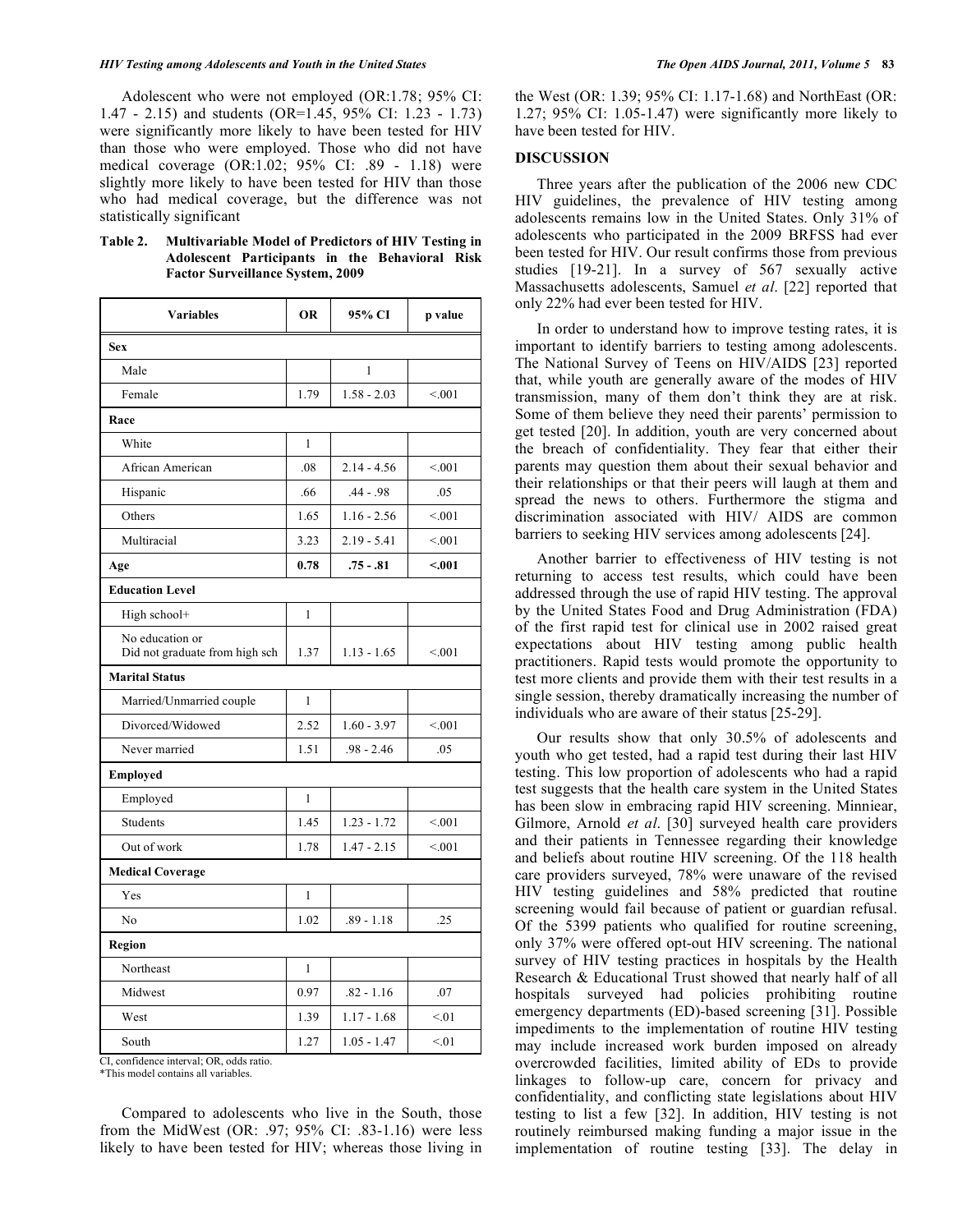implementing routine HIV screening has affected the ability of health care professionals to make more adolescents aware of their serostatus and to link those who are infected to treatment. It is imperative for federal and state health officials to investigate the reasons for the slow use of rapid HIV test and address them promptly in order to optimize the benefits for early HIV testing and treatment.

 Private physician offices (38%) and public clinics (31%) were the most commonly used sites for HIV testing among adolescents who participated in the 2009 BRFSS. Klein and Wilson [34] reported that adolescents view their primary care providers as important sources for health information and are willing to discuss confidential issues with them. However, many primary care providers miss opportunities to provide adolescents with STI, HIV, and pregnancy preventive services [35]. Efforts must be made to educate health care providers to offer age-appropriate care to adolescents.

 Educational attainment influences one's ability to understand and act on promotional health messages. Furthermore economic and lifestyle changes that accompany educational attainment influence one's access to health care services. Higher education (or more years of formal schooling) is widely associated with healthy choices and better health. The lack of significant difference in HIV testing among the different levels of education is puzzling. Extant studies on the relationships between education level and HIV testing revealed mixed and conflicting results [36-40]. More studies are needed to clarify the relationship between educational attainment and HIV testing among adolescents.

 Women were twice as likely as men to have been tested for HIV. Gender differences in HIV testing may be explained, in part, by the fact that women come into contact with voluntary counseling and testing (VCT) sites at antenatal clinics and other reproductive health services. Traditional masculine roles cast men as risk takers who do not need or seek help or health services [41]. Such perceptions delay access to health care including HIV prevention services among men [42].

 The racial difference in seeking HIV testing is worth mentioning. While African Americans and Hispanics are known to be disproportionately affected by the HIV epidemic in the United States, it is disturbing to note that Hispanics were significantly less likely than Caucasians to have been tested for HIV and the latter were less likely than African Americans to have been tested for HIV. This finding is in line with previous studies which showed that Hispanics were significantly less knowledgeable about the availability of antiretroviral treatment than White Americans and more likely to delay seeking HIV testing and care than the other ethnic groups [43-46]. The demographic importance of the Hispanic ethnic group and its vulnerability to HIV underscore the need for more studies to identify and address the root causes for delaying HIV testing.

 This study has some limitations. Data on HIV testing were self-reported by participants without any attempts to validate the report through medical record review. How truthful will an adolescent be to an unknown interviewer over the phone? Like in many such surveys, recall bias

constitutes a big concern. Furthermore, only households with a telephone were eligible to participate in this survey; considering the low participation rate of 34%, there is a big concern about selection bias. Finally, since the BRFSS survey interviewed only people  $18+$  the results cannot be generalized to all adolescents.

# **CONCLUSION**

 The low prevalence of adolescents who had been tested for HIV as well as the low proportion of those who had a rapid HIV test underscores the need for new interventions to address these issues. It is imperative for federal and state health officials to investigate and quickly address the impediments to the use of rapid HIV antibody test around the country in order to optimize its benefits.

#### **REFERENCES**

- [1] UNAIDS, WHO. 2007 AIDS Epidemic Update. Available from: http: //data.unaids.org/pub/EPISlides/2007/2007\_epiupdate\_en.pdf
- [2] Summers T, Kates J, Murphy G, Henry J, Kaiser Family Foundation. The tip of the Iceberg. The Global Impact of HIV/AIDS on Youth. July 2002.
- [3] CDC. HIV/AIDS Surveillance Report, 2004. Atlanta : US Department of Health and Human Services: CDC 2005; Vol. 16: pp. 1-46.
- [4] Sales JM, DiClemente RJ. Adolescent STI/HIV Prevention Programs: What Works for Teens? Research Facts and Findings, May 2010.
- [5] Somnath R, Sushovan R, Kiran R. Comprehensive health care including sexual and reproductive health of adolescents and youths is of vital importance to the nation. Health Popul Perspect Issues 2007; 30(4): 243-67.
- [6] CDC. Youth Risk Behavior Surveillance—United States, 2009. MMWR Morb Mortal Wkly Rep 2010; 59(SS-5): 1-142
- [7] World Health Organization. Report on the global HIV/AIDS epidemic. Available from: http://www.unaids.org/highband/doc ument/epidemio/report97.html
- [8] Centers for Disease Control and Prevention. Adoption of protective behaviors among persons with recent HIV infection and diagnosis—Alabama, New Jersey, and Tennessee, 1997-1998*.*  MMWR Morb Mortal Wkly Rep 2000*;* 49*:* 512*-*5*.*
- [9] Inungu JN, Quist-Adade C, Beach ME, Cook BS, Lamerato M. Shift in the reasons why adults seek HIV testing in the United States: policy implications. AIDS Read 2005; 15(1): 35-42.
- [10] Murphy EL, Collier AC, Kalish LA, *et al*. Highly active antiretroviral therapy decreases mortality and morbidity in patients with advanced HIV disease. Ann Intern Med 2001; 135: 17-26.
- [11] Palella FJ Jr, Delaney KM, Moorman AC, *et al*. Declining morbidity and mortality among patients with advanced human immunodeficiency virus infection. HIV Outpatient Study Investigators. N Engl J Med 1998: 338: 853-60.
- [12] Michaels SH, Clark R, Kissinger P. Declining morbidity and mortality among patients with advanced human immunodeficiency virus infection. N Engl J Med 1998; 339: 405-6.
- [13] Rotherman-Borus JM, Futterman D. Promoting early detection of human immunodeficiency virus infection among adolescents. Arch Pediatr Adolesc Med 2000; 154: 435-9.
- [14] Quinn T, Gray R, Sewankambo N, *et al.* International Conference on AIDS. Int Conf AIDS 2009; 13: abstract no. TuPeC3391
- [15] Das M, Chu PL, Santos GM, et al. Decreases in community viral load are accompanied by reductions in new HIV infections in San Francisco. PLoS One 2010; 5(6): e11068
- [16] CDC. Revised recommendations for HIV testing of adults, adolescents, and pregnant women in health-care settings. MMWR Morb Mortal Wkly Rep 2006; 55(RR-14): 1-17.
- [17] Centers for Disease Control and Prevention. The Behavioral Risk Factors Surveillance System. Available from http: //www.cdc.gov/ brfss/index.htm
- [18] Westvar, Rockville, MD, 2011. Available from http://www.westat. com/westat/statistical\_software/wesvar/index.cfm